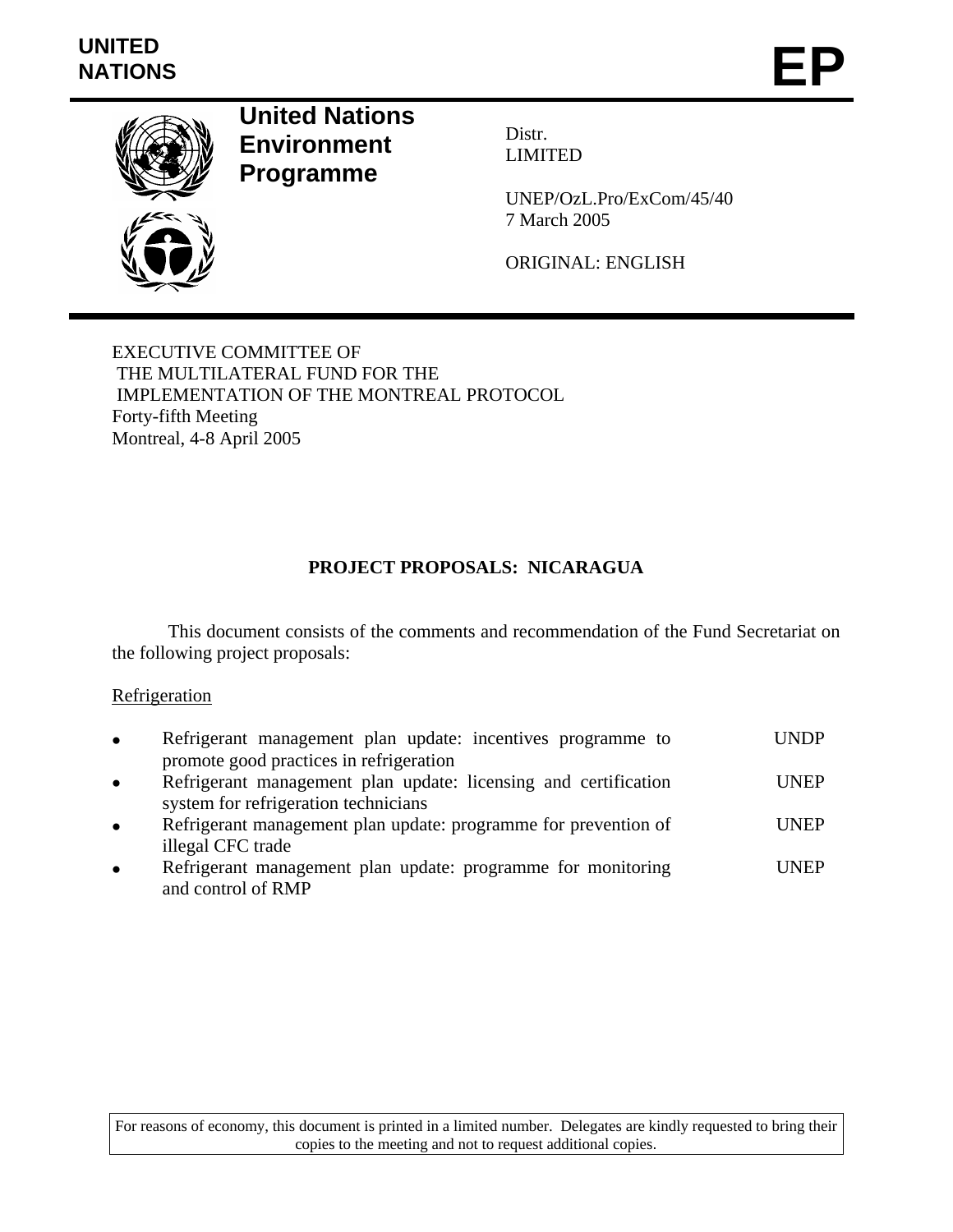#### **PROJECT EVALUATION SHEET – NON-MULTI-YEAR PROJECTS NICARAGUA**

#### **PROJECT TITLES BILATERAL/IMPLEMENTING AGENCY**  (a) Refrigerant management plan update: incentives programme to promote good practices in refrigeration UNDP (b) Refrigerant management plan update: licensing and certification system for refrigeration technicians UNEP (c) Refrigerant management plan update: programme for prevention of illegal CFC trade UNEP (d) Refrigerant management plan update: programme for monitoring and control of RMP UNEP

#### **NATIONAL CO-ORDINATING AGENCY** Oficina Tecnica del Ozono (OTO), MARENA

#### **LATEST REPORTED CONSUMPTION DATA FOR ODS ADDRESSED IN PROJECT A: ARTICLE-7 DATA (ODP TONNES, 2003**, **AS OF JANUARY 2005)**

#### **B: COUNTRY PROGRAMME SECTORAL DATA (ODP TONNES, 2003**, **AS OF MAY 2004)**

| <b>ODS</b> Name | Sub-sector/quantity      | Sub-sector/quantity | Sub-sector/quantity | Sub-sector/quantity. |
|-----------------|--------------------------|---------------------|---------------------|----------------------|
| CFC-11          | Ref. servicing:          |                     |                     |                      |
| $\Gamma$ CFC-12 | Ref. servicing:<br>27.10 |                     |                     |                      |

#### **CFC consumption remaining eligible for funding (ODP tonnes)** 60.40

| <b>CURRENT</b>                   | YEAR | <b>DRAFT</b> |         | Funding US \$ | Phase-out ODP tonnes |
|----------------------------------|------|--------------|---------|---------------|----------------------|
| <b>BUSINESS PLAN ALLOCATIONS</b> |      | $(a) - (d)$  | 396,800 | 18.2          |                      |

| <b>PROJECT TITLE:</b>                               | (a)      | (b)     | (c)    | (d)    |
|-----------------------------------------------------|----------|---------|--------|--------|
| ODS use at enterprise (ODP tonnes):                 | 29.85    |         |        |        |
| ODS to be phased out (ODP tonnes):                  |          | *       |        |        |
| ODS to be phased in (ODP tonnes):                   | n/a      |         |        |        |
| <b>Project duration (months):</b>                   | 36       |         |        |        |
| Initial amount requested (US \$):                   | 104,000  | 103,000 | 34,000 | 54,000 |
| Final project cost:                                 |          |         |        |        |
| Incremental Capital Cost (US \$)                    |          |         |        |        |
| Contingency $(10\%)$ (US \$)                        |          |         |        |        |
| Incremental Operating Cost (US \$)                  |          |         |        |        |
| Total Project Cost (US \$)                          | 85,000   | 40,000  | 15,000 | 30,000 |
| Local ownership $(\%):$                             | 100      |         |        |        |
| Export component (%):                               | $\Omega$ |         |        |        |
| Requested grant (US \$):                            | 85,000   | 40,000  | 15,000 | 30,000 |
| Cost-effectiveness (US \$/kg):                      | n/a      |         |        |        |
| Implementing agency support cost (US \$):           | 7,650    | 5,200   | 1,950  | 3,900  |
| Total cost of project to Multilateral Fund (US \$): | 92,650   | 45,200  | 16,950 | 33,900 |
| Status of counterpart funding (Y/N):                |          | Y       |        |        |
| Project monitoring milestones included (Y/N):       |          | Y       |        |        |

#### **SECRETARIAT'S RECOMMENDATION** Approval at the costs indicated above

\* To be in compliance with the 2005 and 2007 Montreal Protocol limits (CFC baseline is 82.8 ODP tonnes)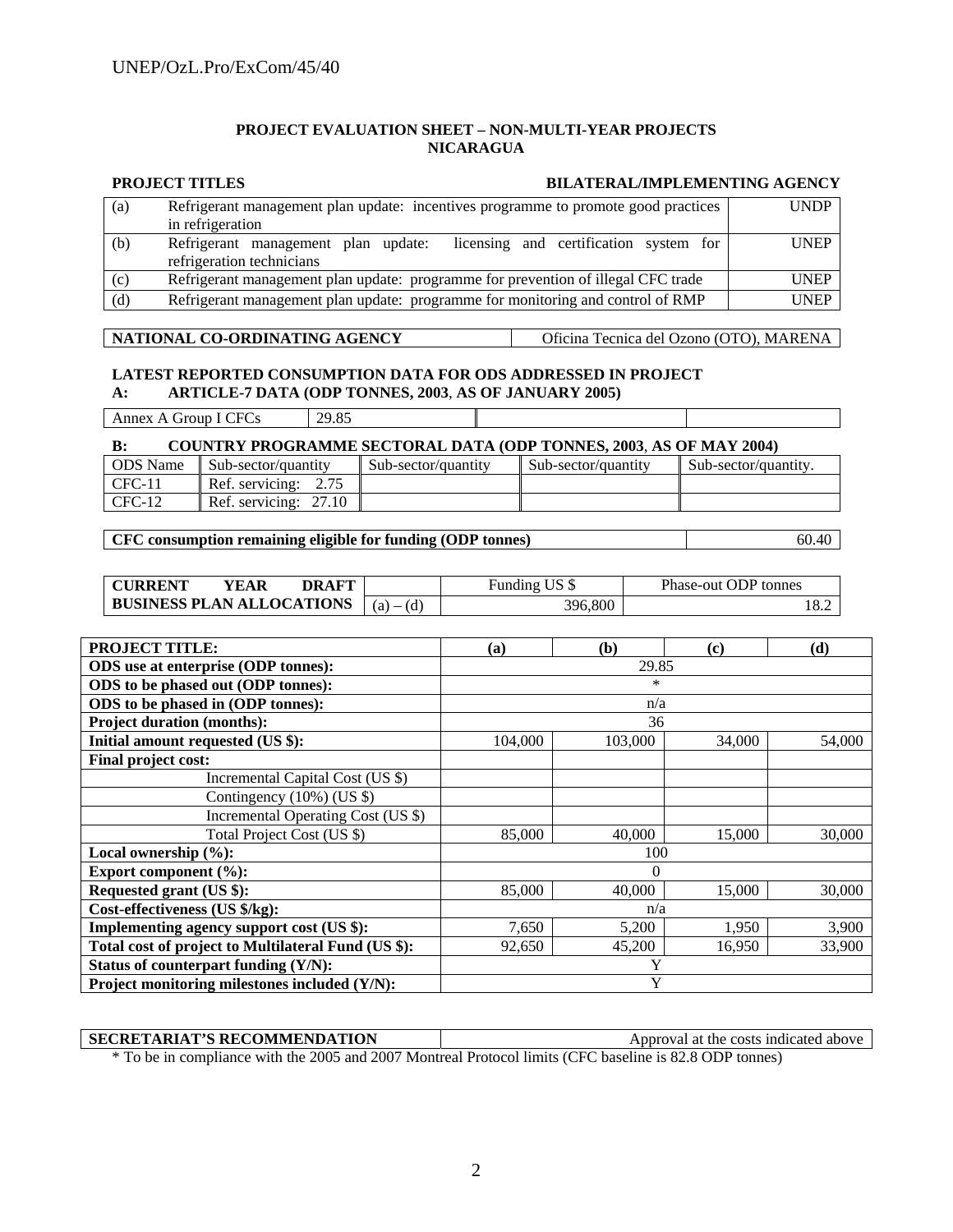# **PROJECT DESCRIPTION**

# Background

1. The Government of Nicaragua has submitted for consideration by the Executive Committee at its 45th Meeting a project proposal for a refrigerant management plan (RMP) update at a cost of US \$295,000.

2. Since the implementation of the Nicaraguan country programme began, CFC consumption has decreased from 55.7 ODP tonnes in 1997 to 29.9 ODP tonnes in 2003. The projects approved so far under the Multilateral Fund have accounted for a direct reduction in consumption of 22.3 ODP tonnes of CFCs.

3. The CFC baseline for Nicaragua is 82.8 ODP tonnes. Therefore, Nicaragua will need to phase-out 17.5 ODP tonnes of CFCs in order to achieve the 2007 consumption limit.

#### Servicing sector

4. Total CFC consumption identified through the survey conducted for the preparation of the RMP update is 48.4 tonnes of CFCs, namely CFC-12 (46.5 ODP tonnes), CFC-11 and CFC-115 (1.9 ODP tonnes). The distribution of CFCs among the different refrigeration sub-sectors is as follows: 26.5 ODP tonnes in domestic refrigeration; 6.7 ODP tonnes in commercial refrigeration; 2.3 ODP tonnes in industrial refrigeration; and 12.9 ODP tonnes in mobile air conditioning (MAC).

5. The refrigeration servicing sector consists of approximately 600 service workshops, of which 240 are registered, and the remaining 360 are informal workshops located mostly in garages or private homes. There are approximately 2,000 technicians working in the refrigeration sector, out of which an estimated 1,800 work in the registered workshops. The rest of the technicians work independently, without an established workshop. It is also estimated that only 50 per cent of technicians have a formal education, while the rest have learned empirically.

6. In the last two years, the prices of CFC and non-CFC refrigerants have increased sharply. The 2004 prices of refrigerants per kg are: US \$8.28 for CFC-11; US \$7.10 for CFC-12; US \$7.52 for HCFC-22; and US \$9.37 for HFC134a. These prices vary greatly according to the size of the container.

#### Legal framework

7. The main element of the legal framework that supports all of the Government's initiatives to implement the Montreal Protocol in the country is Executive Decree 91-2000, which contains ODS regulations. The ODS regulations include the creation of a registry of ODS importers and exporters; the obligation to register and obtain authorization for import and export of ODS; a ban on imports of new or second-hand CFC-based refrigeration equipment including MAC units; the establishment of a schedule for the phase-out of ODS with specific import quotas; and the mandatory identification and labelling of ODS.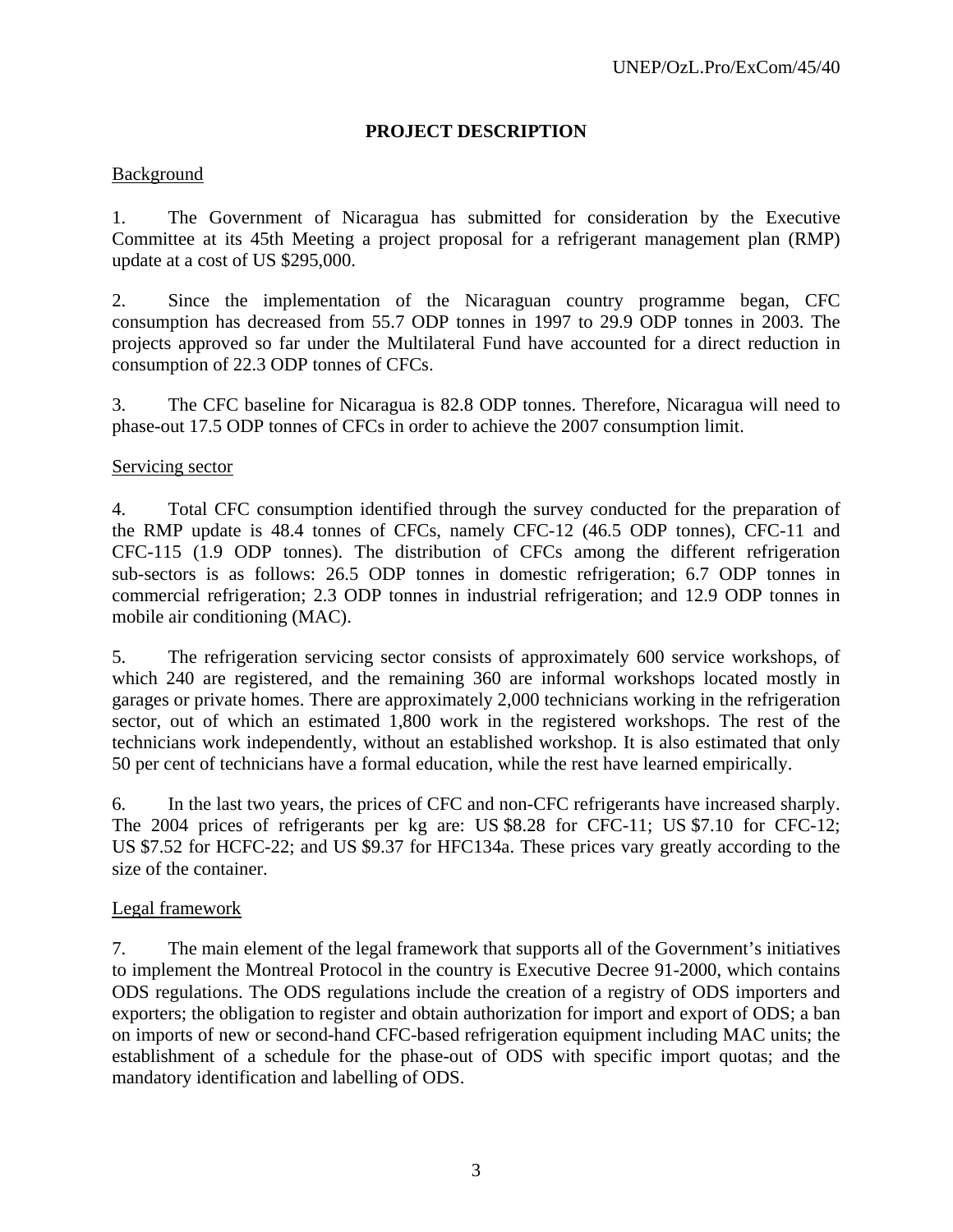# Projects previously approved

8. So far, the Executive Committee has approved total funding of US \$340,430 in projects for the refrigeration servicing sector in Nicaragua (including US \$60,000 for project preparation). Specifically:

- (a) A regional Central America MAC servicing demonstration project for El Salvador, Honduras, Nicaragua and Panama (US \$55,000 estimated funds allocated to Nicaragua). A workshop for 10 technicians and 2 trainers was carried out and 10 MAC recovery and recycling machines were distributed. This project has been completed; and
- (b) The implementation of the RMP (US \$225,430) with the following sub-project components:
	- (i) Assistance in the design of policies and regulations;
	- (ii) Training programme on good servicing practices and recovery and recycling. A workshop for 20 trainers has been carried out and 3 additional workshops are being planned in 2005. The recovery and recycling equipment has already been received in the country and is scheduled to be handed over to beneficiaries in 2005;
	- (iii) Training programme for customs officers. Two workshops for 40 customs officers have been carried out and one additional workshop is being planned for 2005.

#### Compliance strategy and action plan

9. The Government of Nicaragua proposes a compliance strategy based on the following four main elements:

- (a) Strengthening of the legal framework in order to reinforce all aspects of the ongoing ODS phase-out programme;
- (b) Strengthening awareness among the major CFC users and the public in general, in order to promote reduction of CFC consumption;
- (c) Assistance to the end-user sector to promote the reduction of CFC use; and
- (d) Permanent monitoring of ongoing initiatives and of compliance with the legal framework to ensure the compliance strategy's success.

10. The compliance strategy is supported by an action plan which consists of the following specific projects and activities:

(a) An incentive programme to promote good practices in refrigeration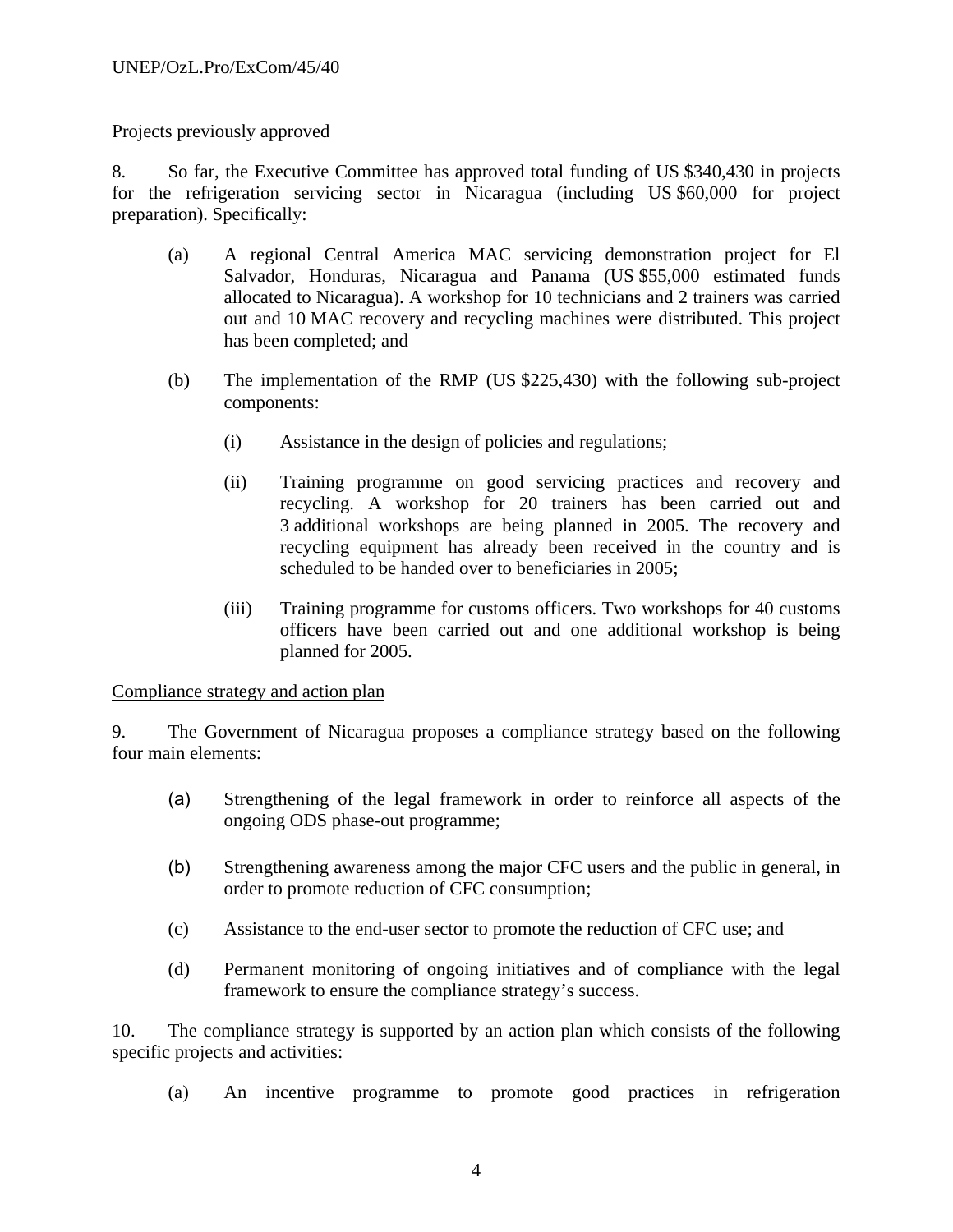(US \$104,000). This project will equip servicing workshops with the basic tools needed to implement good servicing practices, enabling the workshops to use CFCs more efficiently and thus reduce their consumption.

- (b) A licensing and certification system for refrigeration technicians (US \$103,000). This project will establish a certification system for technicians to make the use of good practices mandatory;
- (c) A programme for the prevention of illegal CFC trade (US \$34,000). This project will include high-level meetings with Customs authorities to build commitment and formalize cooperation agreements; the creation of an information clearinghouse on the prevention of illegal CFC trade within the Customs structure; and periodic meetings with Customs staff to strengthen the control of illegal CFC trade;
- (d) An RMP monitoring and control programme (US \$54,000). This project will establish a permanent system to monitor ongoing initiatives as well as compliance with the related legal framework, in order to detect any problems in a timely manner and apply corrective measures, thus ensuring the success of the compliance strategy.

11. The following two additional activities, not funded through the Multilateral Fund, are also proposed:

- (a) A programme for strengthening the legal framework to reinforce all ongoing initiatives; and
- (b) Reinforcement of the public awareness programme being carried out by the Government, by continuing to provide information to the general public and the different CFC users on their respective roles in the phase-out of CFCs.

#### Cost of the RMP update

12. The cost of the proposed RMP update is US \$295,000. The volume of CFCs to be phased out through the implementation of the RMP update has been estimated at 15.43 ODP tonnes.

13. The Government of Nicaragua submitted the RMP update with a transmittal letter signed by the Minister of the Environment and Natural Resources, committing to achieve the 2005 and 2007 allowable control limits of CFCs, without seeking any additional assistance from the Multilateral Fund.

#### Lead agency and cooperating agency

14. The Government of Nicaragua has selected UNEP as the lead implementing agency and UNDP as the cooperating agency for the RMP update. Apart from the projects falling specifically under the direct responsibility of each agency, UNEP will be responsible for helping the Government of Nicaragua to prevent illegal CFC trade and ensure compliance with the CFC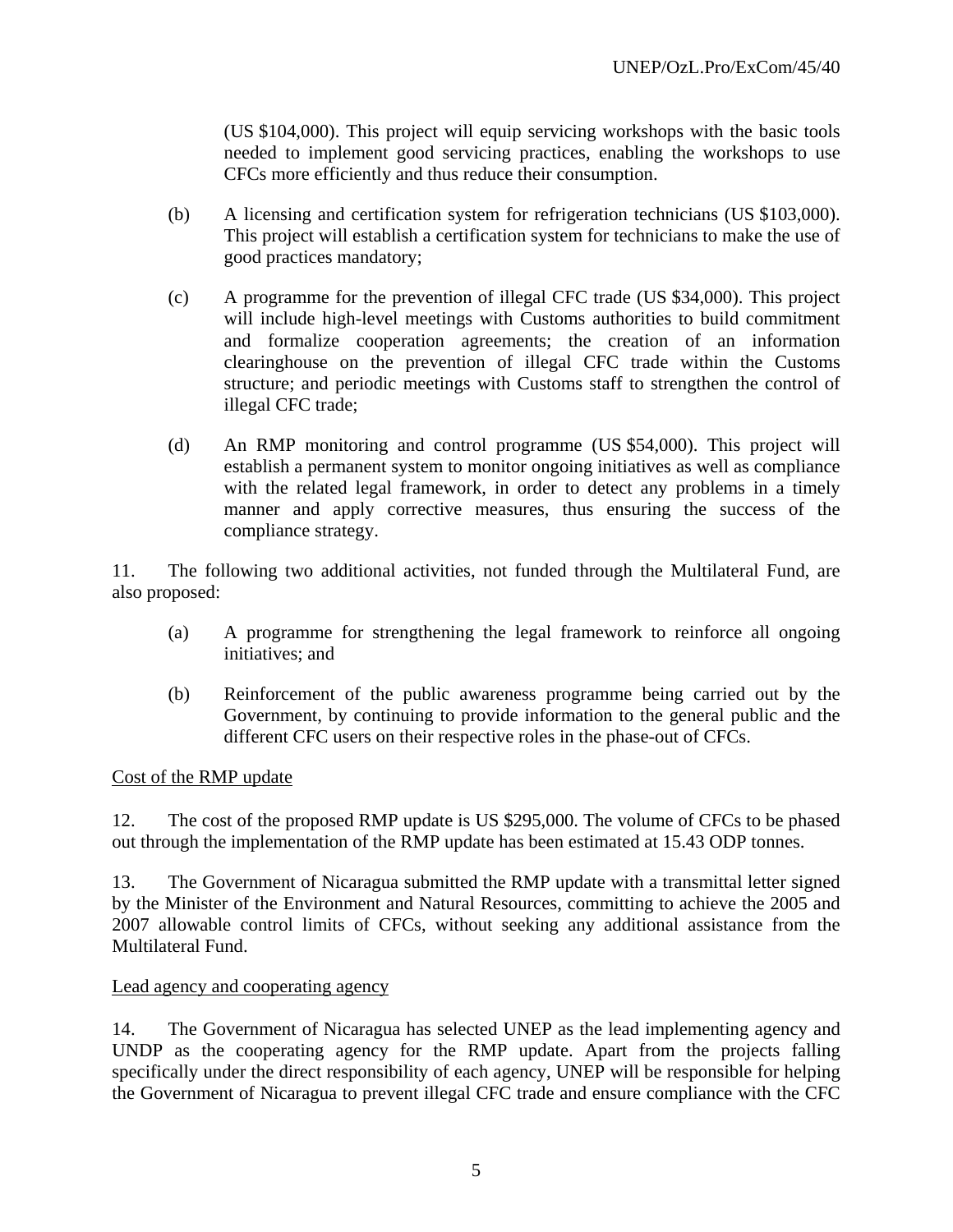import quotas and other related regulations, such as the ban on imports of CFC-based equipment. UNEP will also be responsible for monitoring and reporting the results of all the projects within the RMP, and signaling any problems in order to facilitate early corrective actions. Both UNEP and UNDP will assist the Government of Nicaragua in promoting the use of good practices in the refrigeration sector and reducing the use of virgin CFCs.

# **SECRETARIAT'S COMMENTS AND RECOMMENDATION**

# **COMMENTS**

# CFC consumption

15. The Government of Nicaragua reported to the Ozone Secretariat (under Article 7 of the Protocol) a CFC consumption of 29.8 ODP tonnes in 2003. However, according to the RMP update, the 2003 CFC consumption in Nicaragua was 48.4 ODP tonnes. On this basis, the Government of Nicaragua is considering the submission of a report to the Fund and Ozone Secretariats requesting a change in the CFC consumption level reported for 2003. In this regard, the Secretariat asked UNDP and UNEP when the updated report would be submitted to the Fund and Ozone Secretariats, noting that if the 2003 CFC consumption is officially modified, the RMP project would have to be updated accordingly. Subsequently, UNDP and UNEP reported that the Government of Nicaragua was still carrying out detailed verifications of the customs records and could not foresee an exact date for submission of the new CFC consumption data. This review is taking longer than expected because of the new customs personnel involved in this task. Once the CFC consumption level is made official, the Government will carry out the corresponding modifications to the RMP. However, for all practical purposes concerning the implementation of the RMP, the Government will use the consumption gathered through the surveys.

16. The RMP update reports the potential risk of re-exporting CFC-12 to neighbouring countries where it is more expensive (i.e., US \$12/kg in Guatemala, US \$10/kg in El Salvador, and US \$9/kg in Honduras compared to US \$7/kg in Nicaragua). Upon a request by the Secretariat for additional information, UNDP and UNEP pointed out that there is no tangible indication that CFC re-exports are actually occurring. The main reason for the threat of CFC re-exportation is the difference between the local price of CFC and CFC prices in the rest of the region. This regional structure for the prices of CFCs is expected to continue unchanged, since it is due to a marketing strategy linked to the lower purchasing power in the country. The Government of Nicaragua is aware of this situation and is proposing a programme within the RMP update for the prevention of illicit CFC trade to tackle the issue of CFC re-exports.

17. The Secretariat also pointed out that, currently, all CFC consumed in Nicaragua is imported from Mexico. According to the agreement between the Government of Mexico and the Executive Committee for the closure of the CFC production plant, Mexico will cease production of CFCs by the end of 2005. The issue of CFC supply in Nicaragua during the 2006-2010 period was not addressed in the RMP project. Subsequently, UNDP and UNEP indicated that the CFC importers in Nicaragua are aware of the imminent closure of Mexico's production facilities and are starting business with other suppliers, such as China. In spite of this, the Government of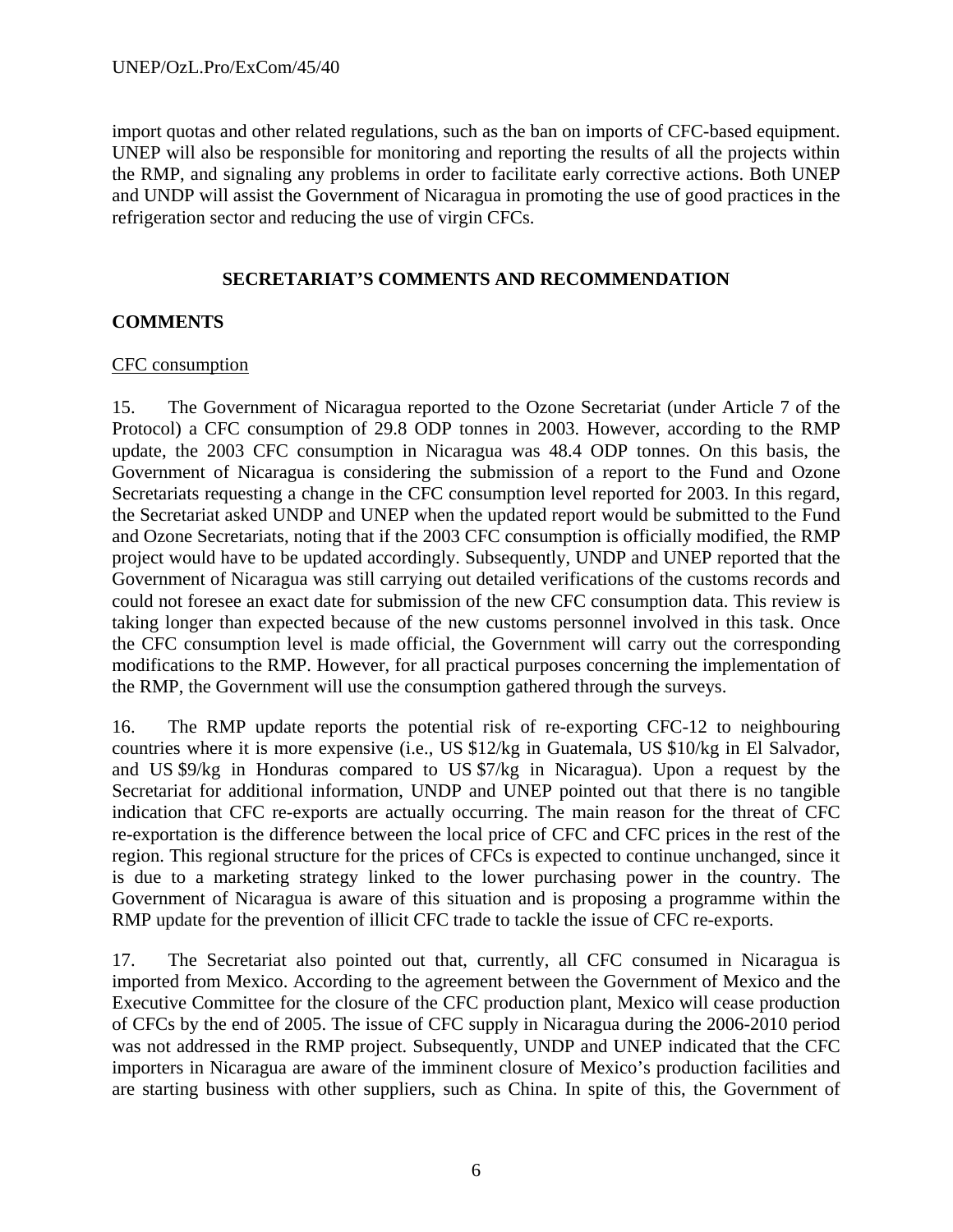Nicaragua has considered very favourably the idea of holding meetings on the issue with major stakeholders, as well as training refrigeration technicians on drop-in replacements.

#### Customs department and Ozone Unit

18. It is reported that the customs department in Nicaragua was completely reorganized in 2004. Consequently, the coordination between the Ozone Unit and the Customs Department had to be re-established. On this issue, UNDP and UNEP informed the Secretariat that co-ordination between the Ozone Unit and the Customs Department has already been successfully established, although there is still an ongoing need to train the new personnel that process the information for the Ozone Office. Furthermore, the proposed programme for prevention of illicit CFC trade will take this co-ordination to a higher level, with the purpose of raising the priority of ODS issues within the Customs Department. The customs officers that received the first training on ODS issues within the original RMP were, in turn, the trainers for the following courses, and are available for any future related activities.

#### Cost of the RMP update

19. The total funding so far approved for Nicaragua in the refrigeration servicing sector amounts to US \$340,000. As per Decision 31/48, the total maximum funding for the RMP update for Nicaragua would be US \$170,000 (at 50 per cent of the total amount previously approved).

20. From the review of the RMP update, the Secretariat also noted that:

- (a) The existing licensing system is not fully operational. The RMP update is proposing a change of the phase-out schedule;
- (b) At least three additional training programmes for refrigeration servicing technicians have yet to be conducted from the original RMP;
- (c) CFCs have only been imported from Mexico, and the production of CFCs in Mexico will cease by the end of 2005. Moreover, the price of CFC-12 in Nicaragua is much lower than in the neighbouring countries. Under these circumstances, the risks of illegal trade in CFCs in Nicaragua are limited;
- (d) Recovery and recycling practices have not commenced, since the equipment procured by the original RMP project has not been distributed; and
- (e) The issue associated with the closure of CFC production in Mexico was not fully addressed in the preparation of the RMP update.

21. Under the above circumstances, the Secretariat suggested that UNDP and UNEP examine the merits of providing all necessary support to the Government of Nicaragua to enable it to strengthen its current licensing system for controlling imports of all ODS and CFC-based equipment, and to establish a procedure to favour the importation of non-CFC drop-in refrigerants, including training of refrigeration service technicians in the use of drop-ins. Without